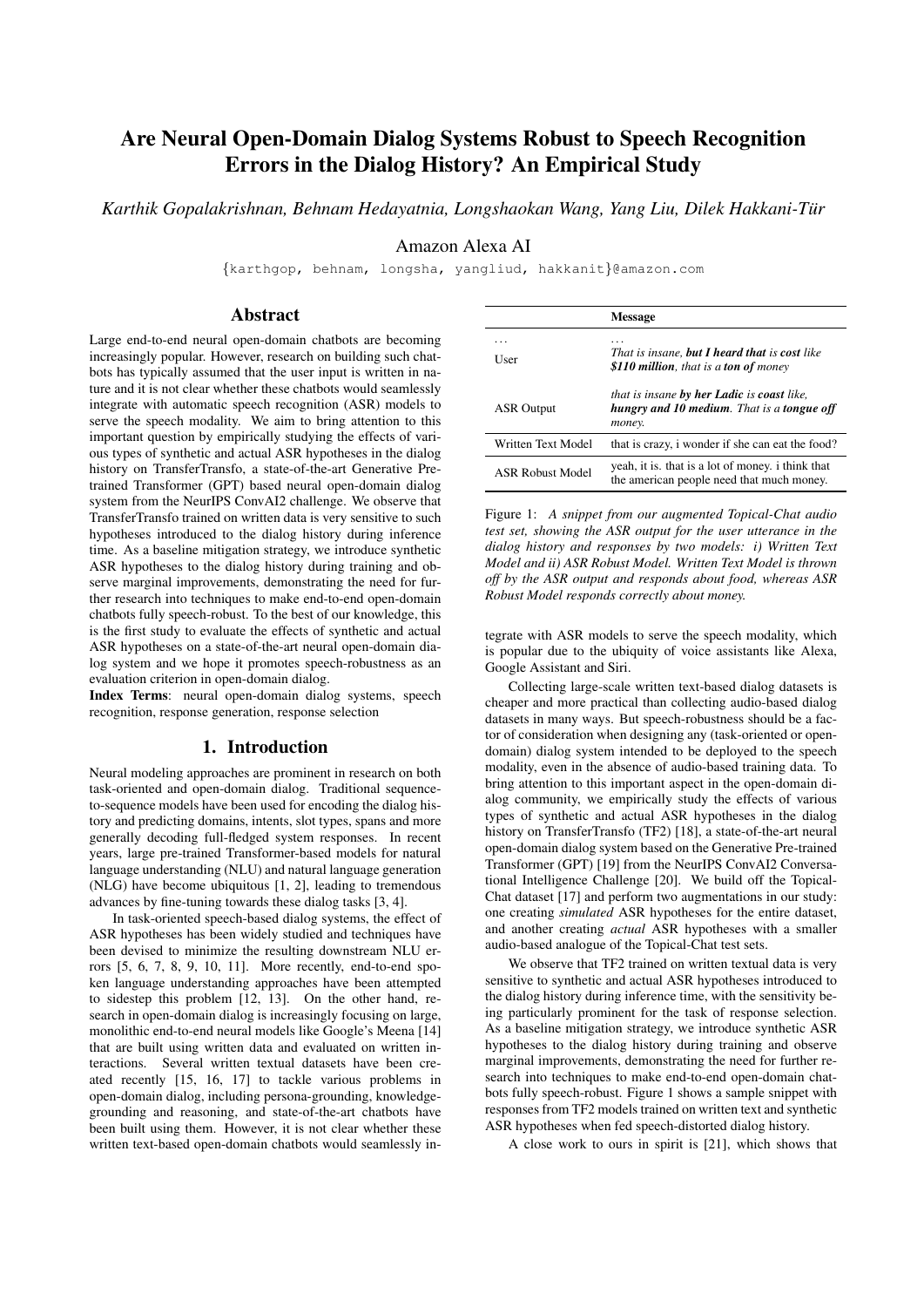Transformer-based generative dialog models are insensitive to *unrealistic* perturbations like token-shuffling of the dialog history. Our work is more focused on evaluating the effects of introducing *realistic* perturbations to the dialog history in the form of synthetic and actual ASR hypotheses. Our augmentation of Topical-Chat, dubbed the Topical-Chat ASR dataset, is opensourced<sup>1</sup> to enable open-domain dialog researchers to perform speech-robustness evaluation and fuel research into novel techniques to make monolithic neural open-domain dialog models more speech-robust.

# 2. Preliminaries

### 2.1. Notation

Let  $D_t = [x_1, \ldots, x_t]$  denote a dialog history containing a sequence of t turns. Let  $H_t = x_1 \oplus \cdots \oplus x_t$  denote a flattened sequence of all tokens in  $D_t$ . Let W be a truncate parameter for a flattened dialog history  $H$ , which retains at most  $W$  tokens from the end in H. When applied to  $H_t$ , we denote it as  $H_t^W$ . Finally, we denote a dialog example pair by  $(H_t^W, c_{t+1})$ , where  $c_{t+1}$  is a candidate response that is either the ground-truth response  $x_{t+1}$  at turn  $t + 1$  or a distractor response.

#### 2.2. Data

For our experiments, we use the dialogs from Topical-Chat [17]. This is one of the largest and most diverse knowledge-grounded text-based open-domain dialog datasets publicly available today. Each dialog in Topical-Chat contains 20+ turns alternating between two Turkers and ∼19 tokens per turn on average. Topical-Chat has two types of test sets: *test freq* and *test rare*.

We performed two augmentations of Topical-Chat. First, a *simulated* augmentation wherein simulated errors are introduced at a corpus-level target word error rate (WER). For each data split (train/valid/test), we simulated ASR hypotheses for each turn in a dialog with four WER settings (0.1, 0.15, 0.2 and 0.3), each with a single seed for train and five random seeds for valid and test. We used the ASR error simulator method based on n-gram confusion matrix [22, 23] and trained the simulator on transcribed ASR output from an internal user study.

Second, an *actual* augmentation wherein two new test sets were created: *test freq audio* and *test rare audio*, which are smaller speech-based analogues of the original test sets. 40 dialogs corresponding to corpus-level distinct entity triplets were picked from each of the original test sets, and English-speaking human subjects of various ethnicities were asked to verbally read the dialogs with their own audio setup and record their audio, resulting in phonetically rich test sets. Two automated transcription systems (A and B) by Amazon were independently used to transcribe the collected audio, and each dialog transcription was aligned with the text of the original dialog based on edit distance followed by manual re-alignment to obtain the turn-level transcriptions. The Word Error Rate (WER) for the dialogs in *test freq audio* and *test rare audio* were in the range 0.1-0.39 by system A and in the range 0.08-0.35 by system B. For all experiments, we use the transcripts by system A.

Since our focus is on studying the effect of synthetic and actual ASR hypotheses for user utterances, we need to label the partners in a dialog example as *user* and *system*. For a dialog history  $D_t$  where turn  $t+1$  is the target turn, we treat the Turker corresponding to turn  $t + 1$  as the *system* and the Turker corresponding to turn t as the *user*. This leads to system/user label assignments for all turns in  $D_t$ . Figure 2 shows this process.



Figure 2: *A dialog example where the target turn is by Turker T1. We treat the Turker corresponding to the target turn (T1) as the system, whose response is spoken to a user via a textto-speech (TTS) engine. We treat the Turker corresponding to the previous turn (T2) as the user, whose spoken utterance is converted into text via ASR. We use synthetic and actual ASR hypotheses for the user turns: in this example, we remove punctuation from T2's only turn in the dialog history.*

#### 2.3. Models

TransferTransfo [18] (TF2) is a state-of-the-art neural opendomain dialog system by Hugging Face based on the Generative Pre-trained Transformer (GPT) model [19] that won 1<sup>st</sup> place in automated evaluation and  $2<sup>nd</sup>$  place in human evaluation at the NeurIPS ConvAI2 Conversational Intelligence Challenge [20].

In this system, GPT is fine-tuned on a dialog dataset in a multi-task learning fashion with the *language modeling* and *next utterance classification* tasks. Starter code for Transfer-Transfo along with the pre-trained model and BPE-based vocabulary is provided on GitHub by Hugging Face.

**Language modeling:** Trained with  $(H_t^W, x_{t+1})$  pairs, this task is for learning to *generate* a response given a dialog history.

Next utterance classification: This task is for learning to *select* the ground-truth response  $x_{t+1}$  from a set of N candidate responses given a dialog history and is trained with  $(H_t^W, \{c_{t+1}^i\})$  pairs,  $i \in [1, \ldots, N]$ . The set of candidate responses contains distractors alongside the ground-truth. In our experiments, we used  $N = 5$  and randomly sampled turns from other dialogs in the same corpus (train/valid/test) as the one containing  $D_t$  to serve as distractors.

To remove confounding factors that may affect our study of the effect of synthetic and actual ASR hypotheses in the dialog history  $D_t$ , we avoid conditioning TF2 on knowledge from the reading sets provided to Turkers in Topical-Chat.

#### 2.4. Training/Inference

Like [18], we use special tokens to identify speakers with their associated segments and initialize them with random embeddings to be learned during fine-tuning. We fine-tuned for a fixed number of 3 epochs with equal weight of 1.0 to the losses for both tasks. We wanted to fine-tune with a large dialog history and set  $W = 256$ . We used a train batch size of 2, performed gradient accumulation for 8 steps and gradient clipping with a max norm of 1.0, used the Adam optimizer and linearly decayed the learning rate from 6.25e-5 to 0 during the course of training. For simplicity, we set  $H_t^W = x_t$  during inference time, i.e., we evaluate TF2's ability to generate and select given the last *user* turn. We used top- $k$ , top- $p$  nucleus sampling [24] with temperature T for decoding, where  $k = 0$ ,  $p = 0.9$  and  $T = 0.7$ . We also set a maximum decode length of 40 tokens.

### 3. Experimental Setup

Unlike written text (which we denote by GOLD), raw ASR hypotheses typically do not contain punctuation and casing. Since TF2 performs lowercasing during tokenization, we exclude cas-

<sup>1</sup>https://github.com/alexa/alexa-prize-topical-chat-dataset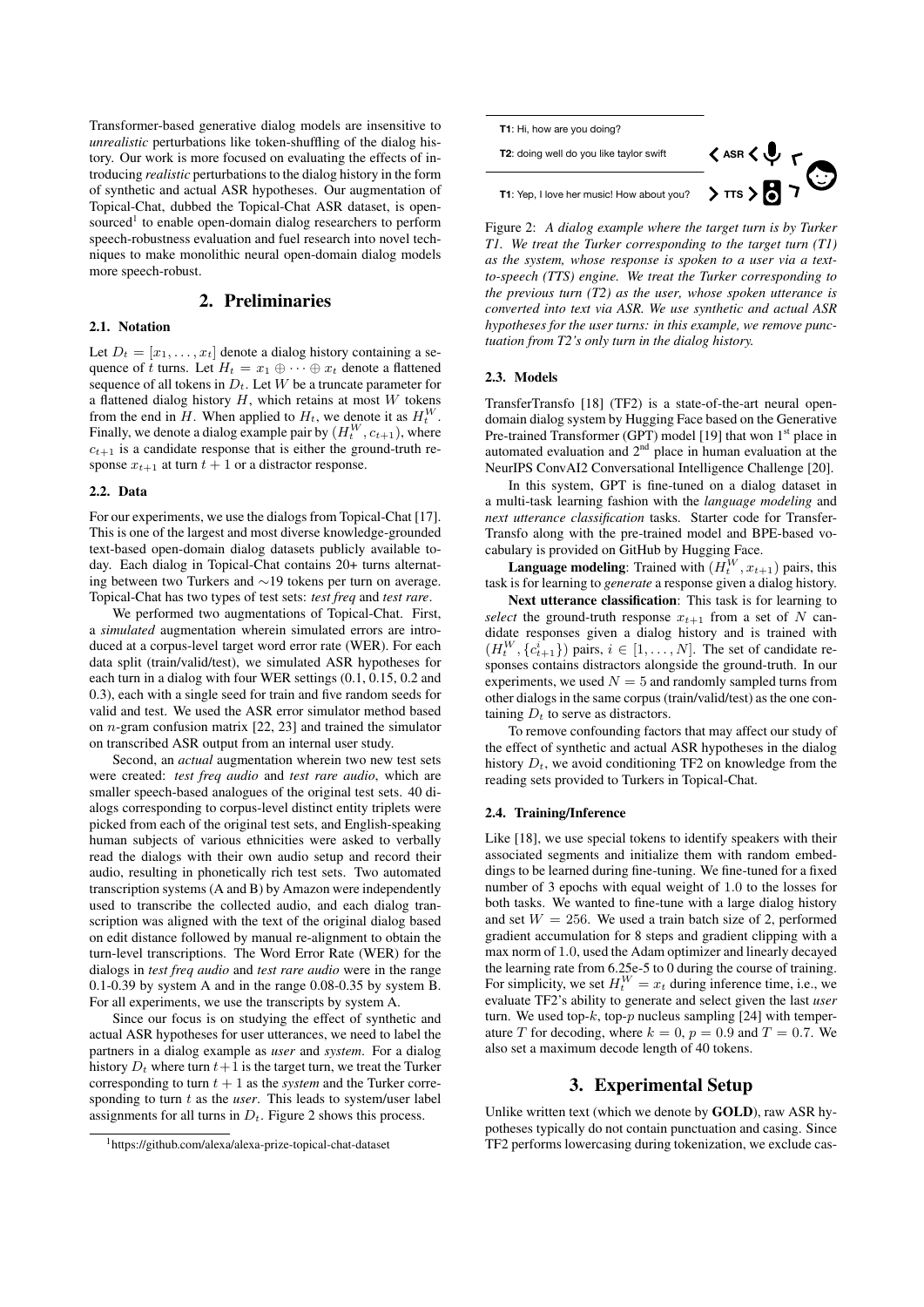ing from consideration, and evaluate our models on the following three variations of the dialog history  $D_t$  by using synthetic and actual ASR hypotheses:

- **NO-PUNC**: No punctuation in *user* turns in  $D_t$ .
- WER-SIM: Simulated errors are introduced to *user* turns in  $D_t$  at a corpus-level target WER.
- REAL: Actual ASR errors are introduced to *user* turns in  $D_t$ . This case is applicable for evaluation on *test freq audio* and *test rare audio* only.

We train these TF2 models as described in Section 2.4:

- TF2-GOLD: Trained on written text dialog examples.
- TF2-NO-PUNC: Trained on a NO-PUNC version of written text dialog examples.
- TF2-WER-SIM: For each WER, TF2 is trained on a WER-SIM version of written text dialog examples.

For the *language modeling* task, we use the standard automated metrics of perplexity (PPL) and unigram F1 between the generated and ground-truth response. For the *next utterance classification* task, we use recall  $R_N@k$  [25] with  $N = 5$  and  $k = 1$ , which measures the accuracy of selecting the groundtruth response from a set of candidate responses.

## 4. How Robust is TF2-GOLD?

To answer this question, we evaluate TF2-GOLD in various settings and empirically compare them against the GOLD setting.

### 4.1. NO-PUNC

Table 1 shows the results when evaluating TF2-GOLD in the NO-PUNC and GOLD settings on *test freq* and *test rare*. In order to better understand the effect of sentence segmentation, we report results separately for three versions of each test set:

- *single*: a subset of dialog examples where  $H_t^W = x_t$ contains just a single sentence
- *multi*: a subset of dialog examples where  $H_t^W = x_t$ contains more than one sentence
- *all*: *single* ∪ *multi*, i.e., all dialog examples

We observe a clear degradation in all metrics in the NO-PUNC setting relative to the GOLD setting, showing that TF2- GOLD relies on punctuation in the dialog history during both generation and selection. The degradation in PPL and  $R_5@1$ when evaluating with the *multi* version of the test sets is greater than when evaluating with the *single* version, showing that the presence of sentence segmentation in dialog history comprised of multi-sentence utterances has a large impact on performance.

#### 4.2. WER-SIM

Table 2 shows the results when evaluating TF2-GOLD in the WER-SIM and GOLD settings on *all* dialog examples of *test freq* and *test rare*. For each WER, we compute metrics using ASR hypotheses corresponding to all five seeds separately and report mean and standard deviation. We observe a significant degradation in all metrics in the WER-SIM setting relative to the GOLD setting, showing that TF2-GOLD is very sensitive to simulated ASR hypotheses in the dialog history. We also observe a significant degradation in metrics as the WER increases. The magnitude of degradation in  $R_5@1$  shows that response selection relies heavily on the written form.

Table 1: *TF2-GOLD evaluated in NO-PUNC and GOLD settings on the Topical-Chat test set (freq / rare).*

| Metric     | Version | <b>NO-PUNC</b> | <b>GOLD</b> |
|------------|---------|----------------|-------------|
| PPI.       | single  | 18.0/23.9      | 17.9/23.6   |
|            | multi   | 19.2 / 25.3    | 18.8/24.7   |
|            | all     | 18.7/24.9      | 18.4/24.4   |
| F1(%)      | single  | 16.6/16.2      | 16.4/16.4   |
|            | multi   | 15.9/15.5      | 16.0/15.6   |
|            | all     | 16.0/15.7      | 16.2 / 15.9 |
| $R_5@1(%)$ | single  | 68.2/73.9      | 70.4/75.7   |
|            | multi   | 69.8/75.6      | 74.3/78.6   |
|            | all     | 69.7/74.8      | 73.7/77.7   |

Table 2: *TF2-GOLD evaluated in WER-SIM and GOLD settings on the Topical-Chat test set (freq / rare). For each WER, the top and bottom rows contain the mean and standard deviation of the computed metrics using simulated ASR hypotheses corresponding to all five seeds.*

| WER  | PPL.            | F1(%)         | $R_5@1(\%)$   |
|------|-----------------|---------------|---------------|
| 0.1  | 19.26 / 25.49   | 15.59 / 15.38 | 66.59 / 71.53 |
|      | (0.007 / 0.005) | (0.08 / 0.04) | (0.18/0.01)   |
| 0.15 | 19.55 / 25.81   | 15.42/15.32   | 65.08 / 70.13 |
|      | (0.018 / 0.019) | (0.06/0.03)   | (0.4/0.19)    |
| 0.2  | 19.83/26.11     | 15.31 / 15.1  | 63.75/68.42   |
|      | (0.01 / 0.02)   | (0.09 / 0.06) | (0.2 / 0.35)  |
| 0.3  | 20.46 / 26.83   | 14.89 / 14.77 | 59.96 / 64.47 |
|      | (0.018 / 0.028) | (0.06/0.05)   | (0.37/0.26)   |
| GOLD | 18.39 / 24.42   | 16.17/15.95   | 73.67 / 77.74 |

#### 4.3. REAL

Table 3 shows the results when evaluating TF2-GOLD in the REAL and GOLD settings on *all* dialog examples of *test freq audio* and *test rare audio*. We observe a significant degradation in all metrics in the REAL setting relative to the GOLD setting, demonstrating that TF2-GOLD is very sensitive to actual ASR hypotheses in the dialog history.

Table 3: *TF2-GOLD evaluated in REAL and GOLD settings on our Topical-Chat audio test set (freq / rare).*

|       | PPL.        | F1(%)     | $R_5@1(%)$ |
|-------|-------------|-----------|------------|
| REAL. | 19.0 / 25.8 | 14.5/15.4 | 65.6/69.4  |
| GOLD  | 17.4/24.1   | 15.5/16.1 | 76.3/78.6  |

### 5. Does Synthetic Training Help?

We now study the efficacy of synthetic training in making TF2 robust to *both* synthetic and actual ASR hypotheses.

#### 5.1. NO-PUNC

We evaluate TF2-NO-PUNC in the NO-PUNC setting. Results for the NO-PUNC setting are in Table 4 and can be interpreted jointly with Table 1. We observe that TF2-NO-PUNC is more effective than TF2-GOLD at handling the NO-PUNC setting during inference time. There is a larger improvement in PPL and R5@1 when evaluating with the *multi* version of the test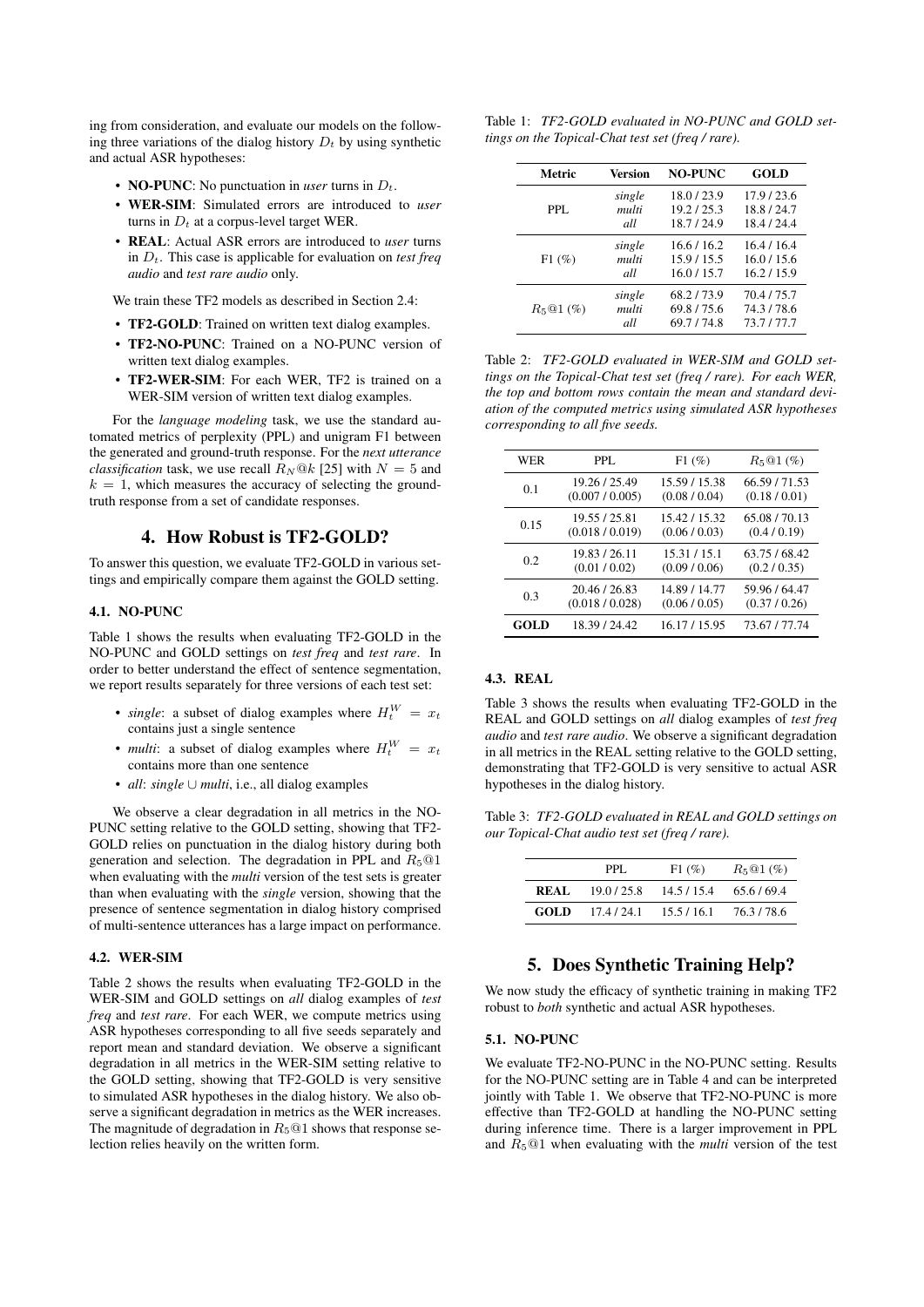sets than the *single* version, showing that NO-PUNC training is especially useful when the dialog history is comprised of multisentence utterances.

Table 4: *TF2-NO-PUNC evaluated in the NO-PUNC setting on the Topical-Chat test set (freq / rare).*

|        | PPL.      | F1(%)       | $R_5@1(%)$ |
|--------|-----------|-------------|------------|
| single | 17.7/23.6 | 16.6 / 16.3 | 69.1/74.4  |
| multi  | 18.7/24.7 | 16.0 / 15.6 | 72.8/76.9  |
| all    | 18.3/24.4 | 16.2 / 15.9 | 70.9/76.4  |

### 5.2. WER-SIM

We evaluate TF2-WER-SIM in the WER-SIM setting. Results for the WER-SIM setting are in Table 5 and can be interpreted jointly with Table 2. We observe that TF2-WER-SIM is more effective than TF2-GOLD at handling the WER-SIM setting during inference time.

Table 5: *TF2-WER-SIM evaluated in the WER-SIM setting on the Topical-Chat test set (freq / rare). Each row refers to a model trained with the corresponding WER: the top and bottom rows contain the mean and standard deviation of the computed metrics using ASR hypotheses corresponding to all five seeds.*

| WER  | PPL.            | F1(%)         | $R_5@1(\%)$   |
|------|-----------------|---------------|---------------|
| 0.1  | 18.69 / 24.92   | 16.19 / 15.94 | 69.77 / 74.32 |
|      | (0.006 / 0.006) | (0.06 / 0.05) | (0.17/0.1)    |
| 0.15 | 19.52/25.89     | 15.48 / 15.17 | 67.7/71.99    |
|      | (0.018 / 0.013) | (0.07 / 0.07) | (0.04/0.2)    |
| 0.2  | 19.36 / 25.8    | 15.75 / 15.48 | 66.74 / 71.45 |
|      | (0.005 / 0.018) | (0.02 / 0.09) | (0.31/0.3)    |
| 0.3  | 19.59 / 26.21   | 15.56 / 15.23 | 64.18/68.17   |
|      | (0.009 / 0.015) | (0.11/0.08)   | (0.28/0.15)   |

### 5.3. REAL: Automated Evaluation

We evaluate TF2-NO-PUNC and TF2-WER-SIM in the REAL setting. Results are in Table 6 and can be interpreted jointly with Table 3. We observe that TF2-NO-PUNC and TF2-WER-SIM are generally more effective than TF2-GOLD at handling the REAL setting during inference time.

Table 6: *TF2-NO-PUNC and TF2-WER-SIM evaluated in the REAL setting on our Topical-Chat audio test set (freq / rare).*

| PPL.          | F1(%)         | $R_5@1(%)$  |
|---------------|---------------|-------------|
| 18.5/25.2     | 15.6 / 15.1   | 66.4/71.3   |
| 18.31/25.27   | 15.64 / 15.65 | 66.93/71.09 |
| 19.11/26.02   | 15.48 / 15.14 | 67.16/70.76 |
| 18.77 / 25.73 | 15.11 / 15.49 | 65.68/71.09 |
| 18.6 / 25.65  | 15.64 / 15.35 | 66.14/71.21 |
|               |               |             |

Our evaluation shows that synthetic training provides reasonable improvements when the nature of errors matches during training and inference and very marginal improvements otherwise. An analysis of our *simulated* and *actual* ASR augmented data showed there are more insertion and deletion errors in the

simulated data, and only about 10% of substitution errors in *actual* appear in *simulated* ASR augmented data. But regardless of the existence of training-inference match/mismatch, the perfomance gap with TF2-GOLD in the GOLD setting (particularly prominent in  $R_5@1$ ) demonstrates that there is still a need for creative error-specific and/or error-agnostic techniques to make monolithic neural open-domain dialog models *demonstrably* robust to non-trivial target errors.

#### 5.4. REAL: Human Evaluation

We also performed a human evaluation of the *language modeling* task from the two tasks in TF2, specifically generating responses from TF2-GOLD, TF2-NO-PUNC and TF2-WER-SIM in the REAL setting on the Topical-Chat audio test sets. 100 unique snippets were prepared from each test set, where each snippet contained a *written-text* dialog history and responses from all four models. But, the responses were obtained by feeding the models the *error-distorted* version of the dialog history. For each test set, a pair of annotators were asked to annotate snippets 1-60 and 40-100 respectively, thus providing 20 overlapping annotations to compute inter-annotator agreement. The annotators were asked to annotate on a 5-point nominal scale (1: Strongly Disagree, 2: Disagree, 3: Neither Agree Nor Disagree, 4: Agree, 5: Strongly Agree) whether each response was appropriate (AP) for the provided *written-text* dialog history.

The goal of this human evaluation was to see if there's any perceptible difference in responses generated from TF2-GOLD and the top 3 synthetic models with the least PPL in the REAL setting from Section 5.3 when fed error-distorted dialog history.

Table 7: *Human evaluation of responses by TF2-GOLD, TF2- NO-PUNC and TF2-WER-SIM (0.1 and 0.3) in the REAL setting on our Topical-Chat audio test set (freq above, rare below). AP = appropriateness. We report mean and margin of error interval at 95% confidence.*

| Model | GOL D        | NO-PUNC      | 0.1          | 0.3          |
|-------|--------------|--------------|--------------|--------------|
| АP    | $3.2 + 0.25$ | $34 + 0.26$  | $3.2 + 0.24$ | $3.1 + 0.25$ |
|       | $36 + 0.25$  | $3.7 + 0.23$ | $3.7 + 0.23$ | $3.7 + 0.23$ |

We bucketed ratings 1-2 and 4-5 when computing Fleiss' kappa annotator agreement and got scores of 0.54 and 0.38 on the two test sets. We observe in Table 7 that TF2-NO-PUNC is marginally better than TF2-GOLD for both test sets and TF2- WER-SIM is marginally better than TF2-GOLD on one test set.

### 6. Conclusion

We empirically studied the effects of synthetic and actual ASR hypotheses in the dialog history on TF2, a large state-of-the-art text-based neural open-domain dialog system from the NeurIPS ConvAI2 challenge. We observed that TF2 trained on written data is very sensitive to such hypotheses introduced to the dialog history during inference time, demonstrating that textbased neural open-domain chatbots may not be very effective at serving the speech modality as-is. We observed that training TF2 with synthetic ASR hypotheses makes it more robust to both synthetic and actual ASR hypotheses during inference time, with considerable room for improvement left for future work. Our augmentation of Topical-Chat, dubbed the Topical-Chat ASR dataset, is open-sourced and we hope our work sparks discussion and further research into modality-centric and modality-agnostic open-domain dialog systems.